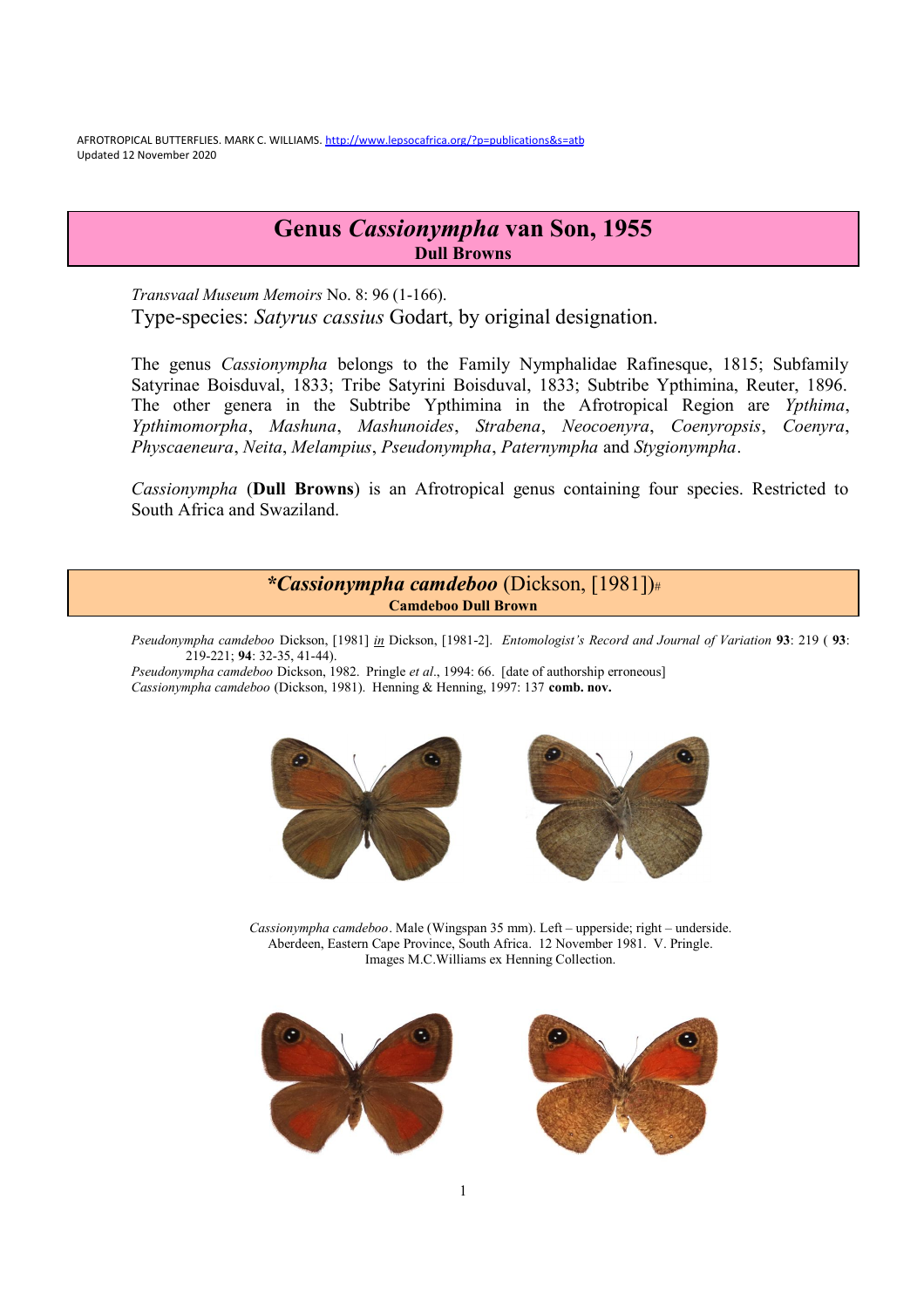*Cassionympha camdeboo*. Female. Left – upperside; right – underside. Aberdeen, Eastern Cape Province, South Africa. 6 November 1984. V.L. Pringle. Images M.C.Williams ex Pringle Collection.

**Alternative common name**: Kamdeboo Bosbruintjie (Afrikaans).

**Type locality**: South Africa: "Eastern Cape Province: Aberdeen".

**Diagnosis**: Differs from *Cassionympha detecta* in the following respects: the fulvous red colouring on the forewing upperside is unbroken and lacks any intrusion of the dark-brown ground-colour in the vicinity of the end of the cell; the short, dark streak basad of the golden-yellow ring of the ocellus of the forewing upperside, which is outwardly concave and not straight as in *detecta*; the hindwing underside is plain, without the tiny ocellate spots and median stripe normally seen in *detecta* (Pringle *et al*., 1994).



**Distribution**: South Africa (Eastern Cape Province). **Specific localities**: Eastern Cape Province – Camdeboo Mountains, north of Aberdeen (TL; Wykeham). **Habitat**: Nama Karoo (Woodhall, 2005). Comparatively moist woodland and scrub at high altitude (Mecenero *et al*., 2013). Vegetation Type: NKu 2 – Upper Karoo Hardeveld (Mecenero *et al*., 2013). **Habits**: Flies quite rapidly, usually in open ground on the edges of thick bush (Pringle *et al*., 1994). **Flight period**: November and December (Pringle *et al*., 1994). **Early stages**: Nothing published.

**Larval food**: Nothing published.

**Conservation status**: Classified as 'Rare (Restricted Range)' by Mecenero *et al*., 2013.

*\*Cassionympha cassius* (Godart, [1824])# **Rainforest Dull Brown**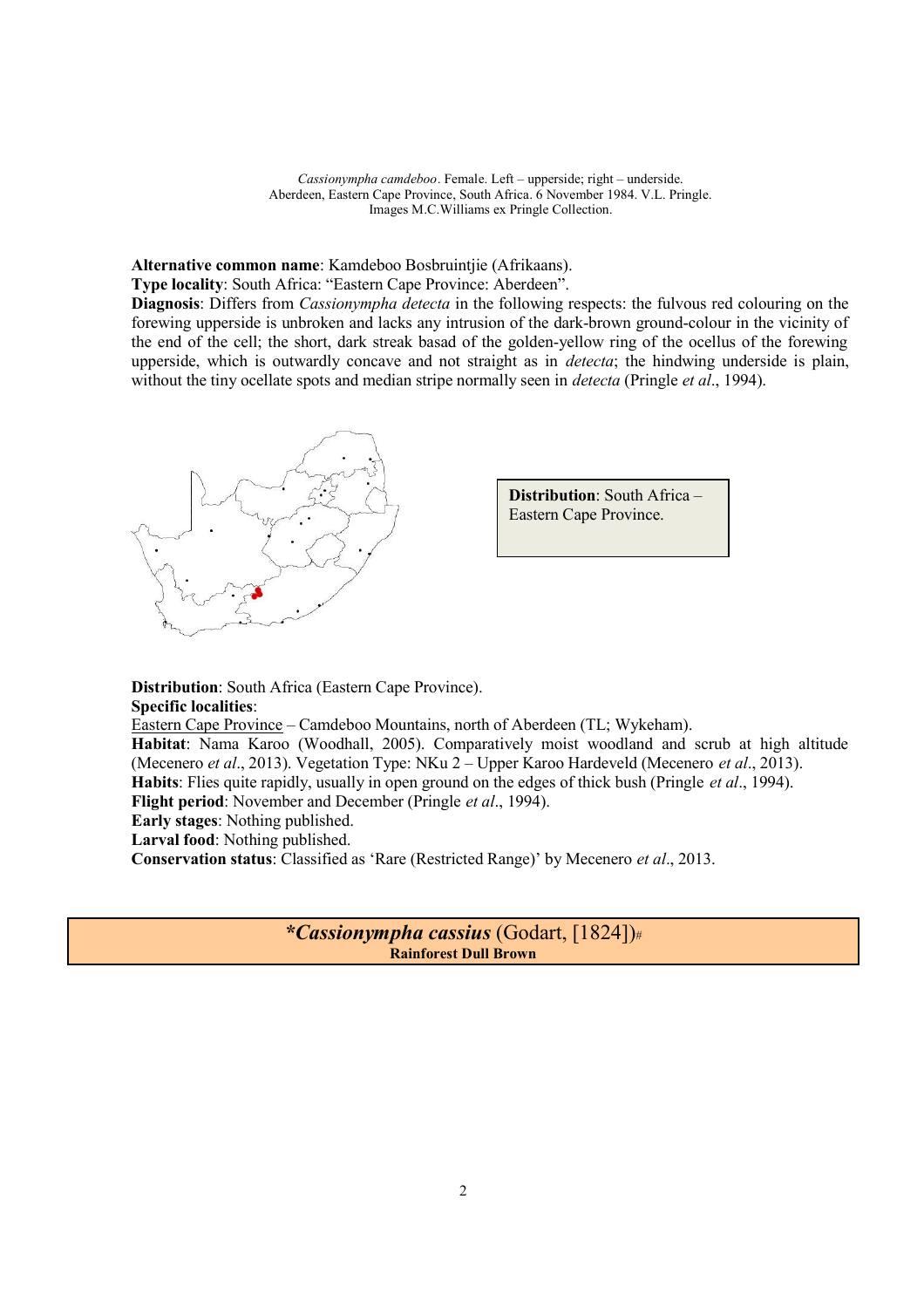



Rainforest Dull Brown (*Cassionympha cassius*). Images courtesy Steve Woodhall.

*Satyrus cassius* Godart, [1824] *in* Latreille & Godart, [1819], [1824]. *Encyclopédie Méthodique*. Histoire Naturelle [Zoologie] **9** Entomologie: 526 (1-328 [1819], 329-828 [1824]). Paris.

*Erebia cassius* Godart. Trimen, 1866a.

*Pseudonympha cassius* (Godart, 1819). Trimen & Bowker, 1887a.

*Melampias cassius* Godart. Swanepoel, 1953a.

*Cassionympha cassius* (Godart, 1824). Van Son, 1955: 96.

*Cassionympha cassius* (Godart, 1823). Dickson & Kroon, 1978.

*Cassionympha cassius* (Godart, 1824). Pringle *et al*., 1994: 61.



*Cassionympha cassius*. Male (Wingspan 37 mm). Left – upperside; right – underside. Blyde Canyon N.R., Mapumalanga, South Africa. 24 April 1999. M. Williams. Images M.C. Williams ex Williams Collection.



*Cassionympha cassius*. Female (Wingspan 40 mm). Left – upperside; right – underside. Lekgalameetse N.R., Limpopo Province, South Africa. 3 September 2002. M. Williams. Images M.C. Williams ex Williams Collection.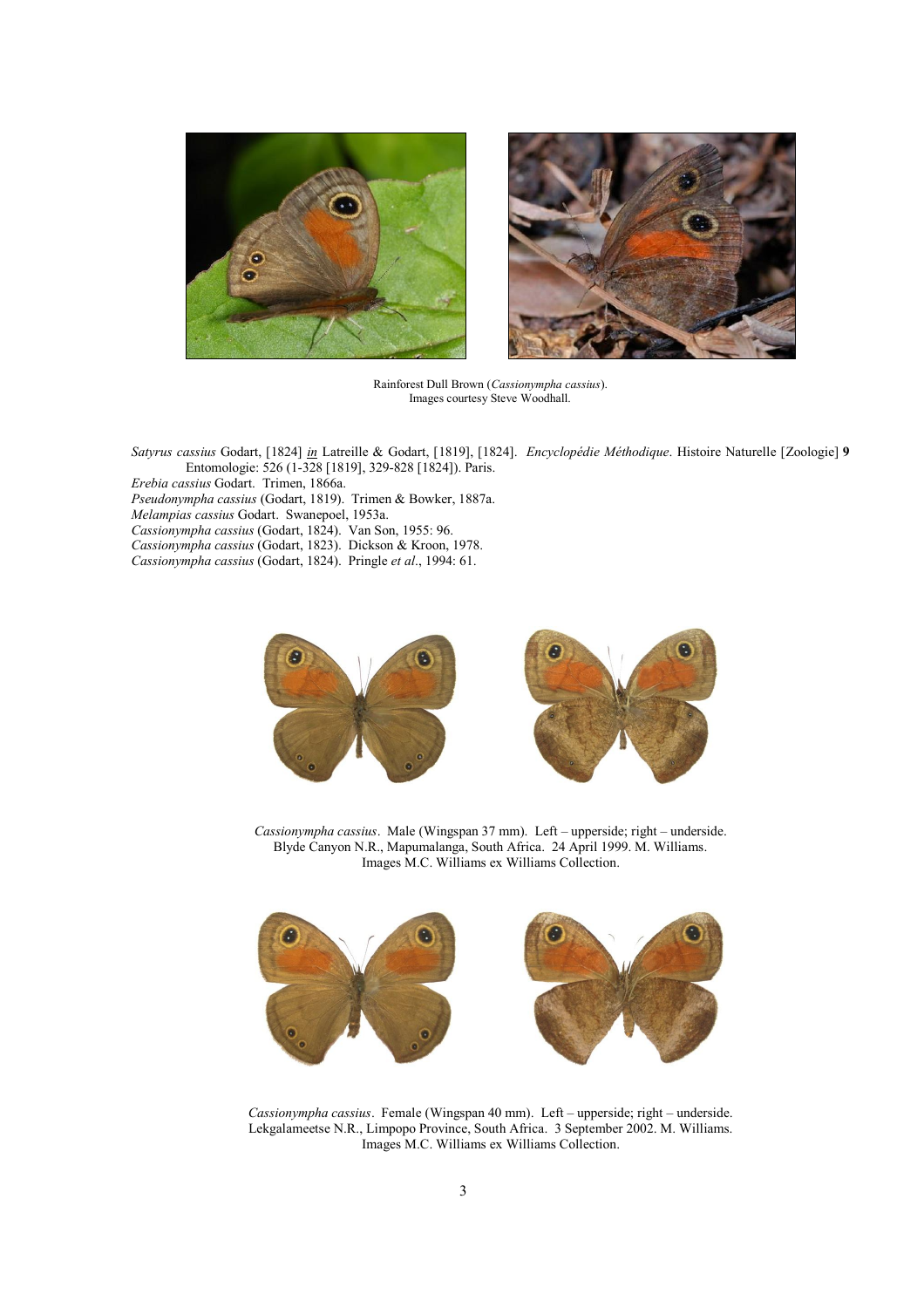**Alternative common names**: Reënwoud-bosbruintjie (Afrikaans).

**Type locality**: No locality given. Pringle (2013) could not locate Godart's type specimen and therefore designated a neotype (male): "Cape Town, Western Cape, 6 November 1954, L. Vári". The neotype is housed in the Ditsong National Museum of Natural History, Pretoria.

**Diagnosis**: The number of ocelli on each wing is variable (Pringle *et al*., 1994).



**Distribution**:

South Africa – Limpopo Province, Mpumalanga, Free State Province, KwaZulu-Natal, Eastern Cape Province, Western Cape Province.

Swaziland (Duke *et al*., 1999).

**Distribution**: South Africa (Limpopo Province, Mpumalanga, Free State Province, KwaZulu-Natal, Eastern Cape Province, Western Cape Province), Swaziland (Duke *et al*., 1999). **Specific localities**:

- Limpopo Province Lekgalameetse Nature Reserve ("Malta Forest") (Swanepoel, 1953); Woodbush (Swanepoel, 1953); Duiwelskloof (Swanepoel, 1953); Sibasa (Swanepoel, 1953); Entabeni Forest (Swanepoel, 1953); Louis Trichardt (Swanepoel, 1953); Buzzard Mountain Retreat [-23.012 29.765] (Williams, unpub., 2015).
- Mpumalanga Barberton (Swanepoel, 1953); Sabie (Swanepoel, 1953); Graskop (Swanepoel, 1953); Marieps Kop (Swanepoel, 1953); Sterkspruit Nature Reserve (Williams; male illustrated above); Buffelskloof Nature Reserve (Williams).
- Free State Province Golden Gate Highlands National Park (Williams); Platberg, Harrismith (Dobson, Williams & Schutte, unpublished, 2010).
- KwaZulu-Natal Kokstad (Swanepoel, 1953); Margate (Swanepoel, 1953); Umkomaas (Swanepoel, 1953); Durban (Swanepoel, 1953); Pietermaritzburg (Swanepoel, 1953) Balgowan (Swanepoel, 1953); Karkloof (Swanepoel, 1953); Eshowe (Swanepoel, 1953); St Lucia Bay (Swanepoel, 1953).
- Eastern Cape Province Uitenhage (Swanepoel, 1953); Grahamstown (Swanepoel, 1953); Katberg (Swanepoel, 1953); King William's Town (Swanepoel, 1953); Stutterheim (Swanepoel, 1953); Butterworth (Swanepoel, 1953); Tsomo River (Swanepoel, 1953); Cala (Swanepoel, 1953); Bashee River (Swanepoel, 1953); Port St Johns (Swanepoel, 1953).
- Western Cape Province Cape Town (Swanepoel, 1953); Paarl (Swanepoel, 1953); Worcester (Swanepoel, 1953); Swellendam (Swanepoel, 1953); Knysna (Swanepoel, 1953); Oudtshoorn (Swanepoel, 1953).

Swaziland – Malolotja N. R. [\(www.sntc.org.sz](http://www.sntc.org.sz)).

**Habitat**: Forest and riverine bush.

**Habits**: Flies close to the ground, with a bobbing flight pattern, in shady places in forest and bush (Pringle *et al*., 1994).

**Flight period**: All year. **Early stages**:

Clark, *in* Van Son, 1955: 97.

 "**Egg**. The eggs are laid singly on grass. They are pale yellow when laid, 1 mm in diameter and 1.05 mm high, and have some thirty-five indistinct and interrupted keels which go halfway up the side of the egg, then break into a hexagonal network pattern to the top. The colour of the egg gradually darkens and after three days light brown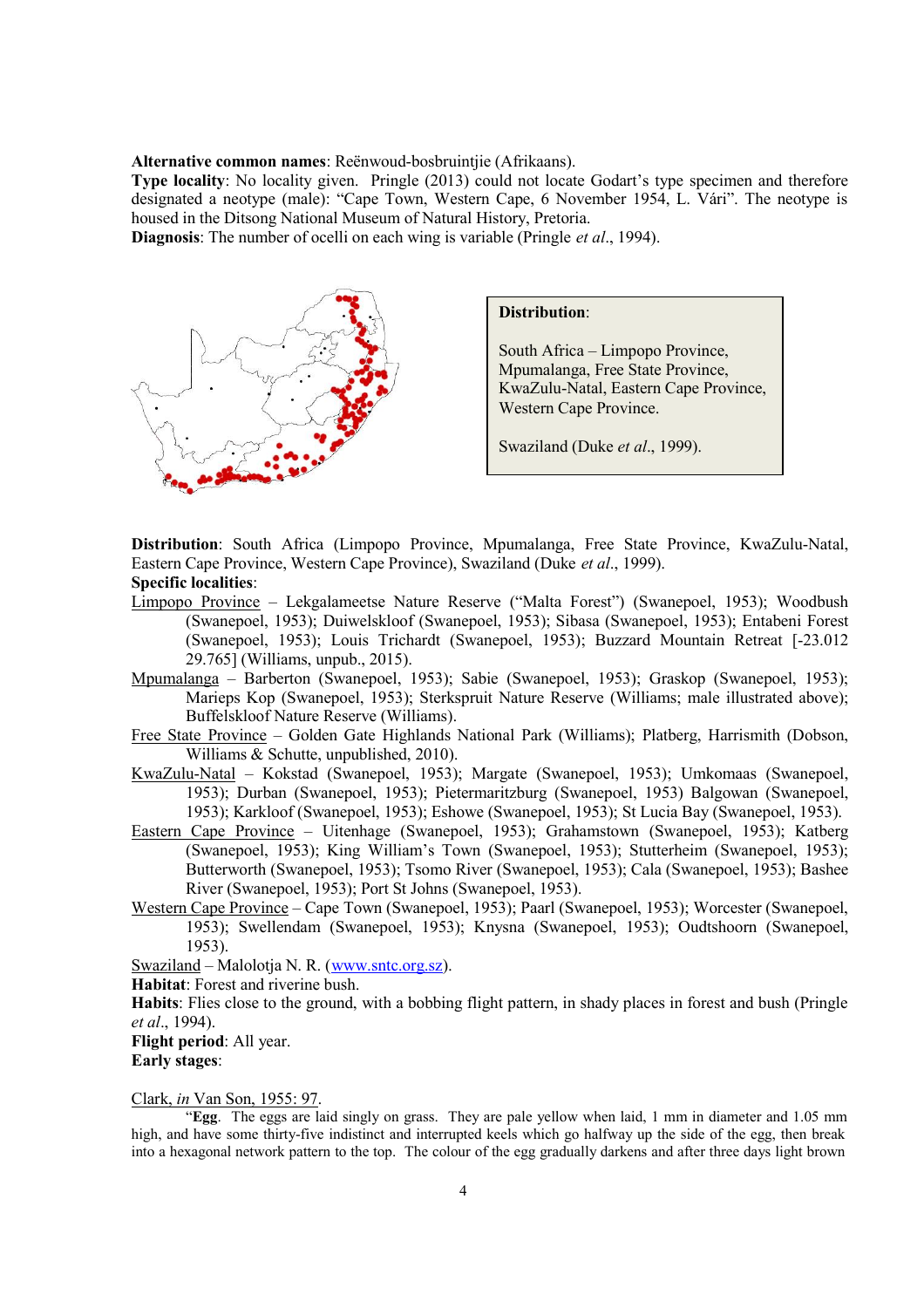bands and blots appear; these gradually darken. **Larva: First instar**. The young larva eats its way out near the top and partially devours the shell. It is 2 mm long, dull yellowish when hatched, with red stripes. It gradually turns pale green, with greenish-brown stripes. The larva feeds on edge of blade and develops more in length than in breadth. **Second instar**. After the first moult the larva is 5½ mm long, green with dark green-and-white stripes, and a yellowgreen head. The body is covered with black setae mounted on small white moles; subspiracular line white touched with yellow, forked tail tipped with pink. **Third instar**. After the second moult the larva is 9 mm long, and much the same as in the second instar except for the larger number of smaller setae. The white subspiracular white line is edged below with pink and above by dark green. Some larvae have a distinct pinkish tinge intermingled with the green of the body. **Final instar**. After the third moult the larvae generally have a reddish colour, but some are green as before. The head has sometimes very reduced moles. They are 15 mm long, and feed on the edge of a blade of grass or rest on stalk. When ready to pupate they are 23 mm long and turn a dull pale green touched with red, or plain green. Having chosen a suitable place, the larva spins a silk mat and, fastening its anal claspers in this, it hangs down, then doubles up in a complete circle, with the head nearly against the anal claspers; it remains suspended till pupation. The larval stage lasts some forty days, each instar taking about ten days. **Pupa**. The pupa is suspended by cremastral hooks only, and hangs downward. It is green with black facings, or plain green, and does not vary in size. Before emergence, the pupa turns black. The pupal stage lasts thirteen days."

#### **Larval food**:

*Juncus capensis* Thunb. (Juncaceae) [Dickson & Kroon, 1978: 42]. *Pentaschistis capensis* (Nees) Stapf (Poaceae) [Dickson & Kroon, 1978: 42; as *Afrachneria capensis*].

*hyperbioides* Wallengren, 1857 (as sp. of *Pseudonympha*). *Öfversigt af Kongl. Vetenskaps-Akademiens Förhandlingar. Stockholm* annis 1838-1845. Collecta (n.s.) **2** (4): 32 (55 pp.) South Africa: "Caffraria".

# *\*Cassionympha detecta* (Trimen, 1914)# **Cape Dull Brown**

*Pseudonympha detecta* Trimen, 1914. *Entomologist's Monthly Magazine* **50**: 281 (281-282). *Melampias detecta* Trimen. Swanepoel, 1953a. *Pseudonympha detecta* Trimen, 1914. Dickson & Kroon, 1978. *Pseudonympha detecta* Trimen, 1914. Pringle *et al*., 1994: 66. *Cassionympha detecta* (Trimen, 1914). Henning & Henning, 1997: 137 **comb. nov.** 



*Cassionympha detecta*. Male (Wingspan 35 mm). Left – upperside; right – underside. Still Bay, Western Cape Province, South Africa. 15 December 2005. J. Dobson. Images M.C.Williams ex J. Dobson Collection.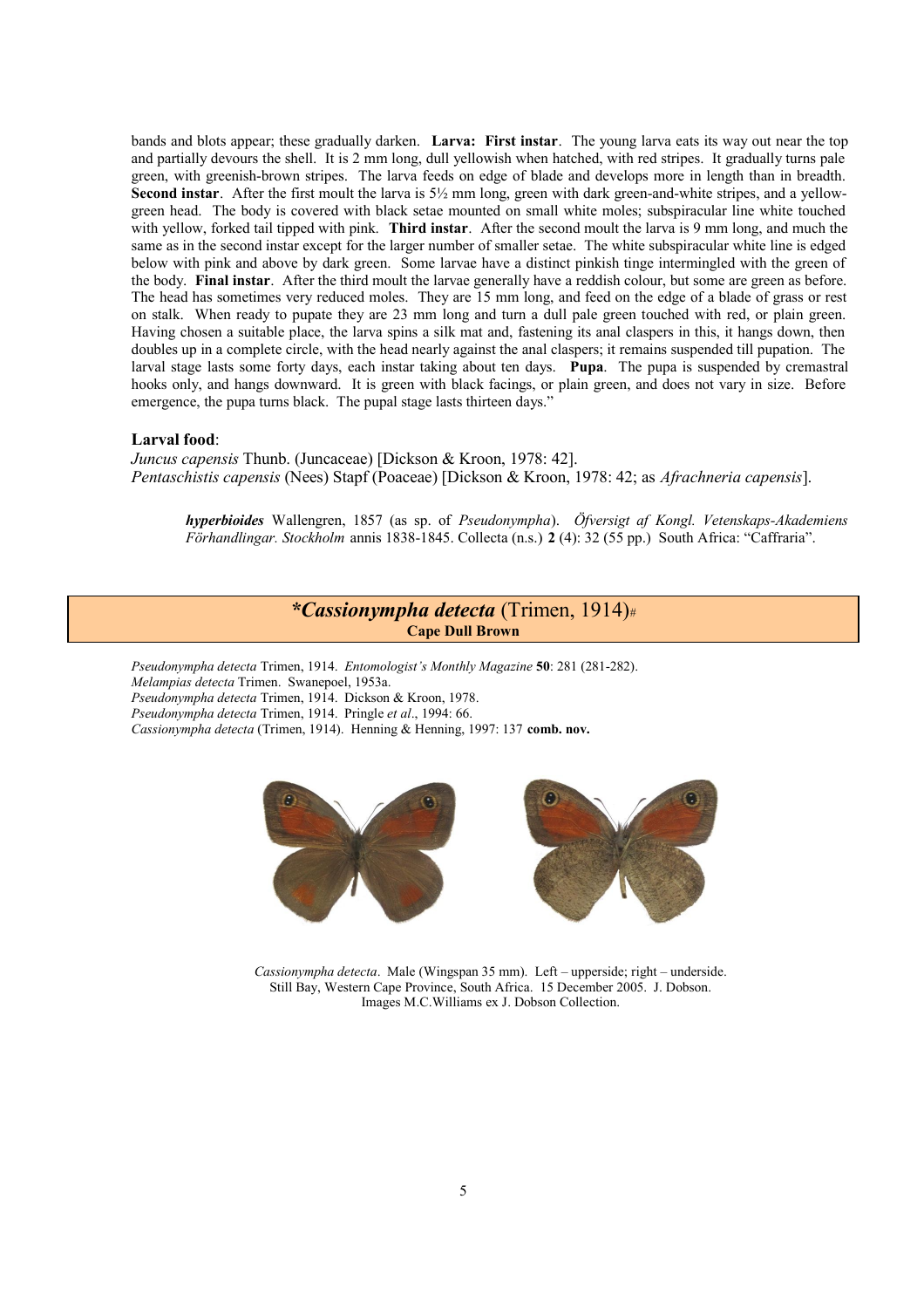

*Cassionympha detecta*. Female (Wingspan 36 mm). Left – upperside; right – underside. Kammanassie Mountain, Western Cape Province, South Africa. 14 December 2007. J. Dobson. Images M.C.Williams ex J. Dobson Collection.

**Alternative common name**: Kaapse Bosbruintjie (Afrikaans).

**Type locality**: [South Africa]: "Bain's Kloof, the mountain road between Wellington and Worcester in the south-western district of Cape Colony".

**Diagnosis**: Unlike *Cassionympha cassius*, which has two ocelli on the hindwing upperside, there is an orange-red patch. In most specimens this patch contains two minute ocelli (Pringle *et al*., 1994).





**Distribution**: South Africa (Eastern Cape Province – south-west, Western Cape Province). **Specific localities**:

Eastern Cape Province – Cockscomb Mountain, near Uitenhage (Pringle *et al*., 1994).

Western Cape Province – Bain's Kloof (TL); Klapmuts (Swanepoel, 1953); Stellenbosch (Swanepoel, 1953); Steenbras (Swanepoel, 1953); Franschhoek (Swanepoel, 1953); Paarl (Swanepoel, 1953); Ceres (Swanepoel, 1953); Worcester (Swanepoel, 1953); Malgas (Swanepoel, 1953); Caledon district (Swanepoel, 1953); Mossel Bay (Swanepoel, 1953); Still Bay (Swanepoel, 1953); Pakhuis Pass, in the Cedarberg (Pennington); Swartberg Pass (Pennington); Nuweveld Mountains, near Beaufort West (Pringles); Betty's Bay (Mecenero *et al*., 2013); Citrusdal (Mecenero *et al*., 2013).

**Habitat**: From sea-level to considerable altitudes, usually in patches of scrub or bush (Pringle *et al*., 1994). **Habits**: Closely resembles *Cassionympha cassius* in flight but flies faster and more purposefully (Pringle *et al*., 1994).

**Flight period**: September to April (Pringle *et al*., 1994). **Early stages**:

Clark, *in* Van Son, 1955: 134. [as *Pseudonympha detecta*]

 "**Egg**. Eggs are laid singly on blades of grass or on the stalks. They are very pale watery green when laid, but turn a deeper green with time, and a broad red band develops just below the micropyle. On one side the red stretches downward and passes through a gap in a thinner red line about two-thirds down the side. Just before hatching the eggs are a dull yellow. There are 40-45 longitudinal ribs on the middle third, cross-braced by about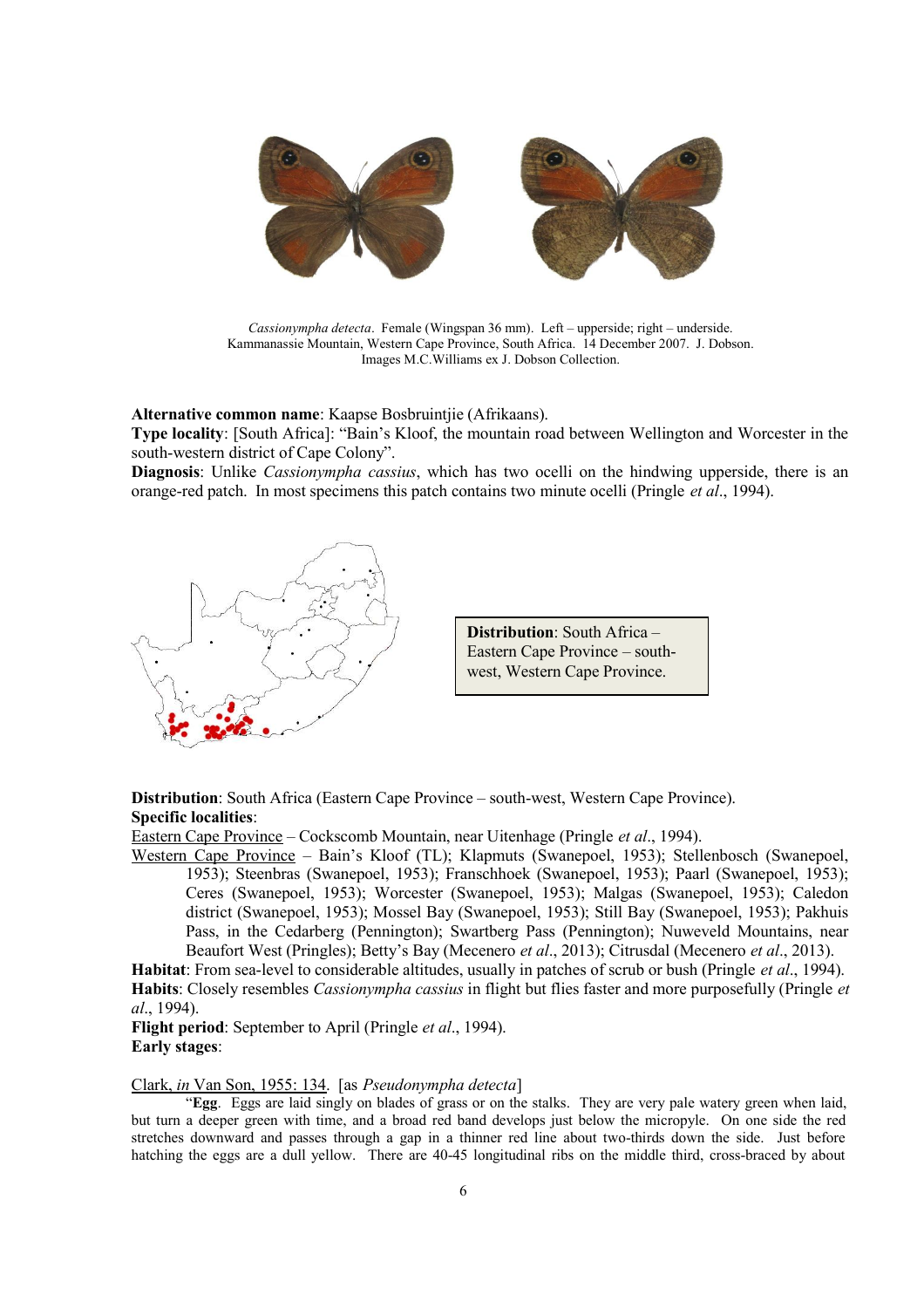twelve indentations between the ribs. Above and below, the pattern breaks up into more or less irregular indentations. The eggs are fairly constant in size, being 1.1 mm high; the cross section is elliptical, the major diameter being 0.95 mm and the minor 0.8 mm. The egg-stage is twelve days. **Larva**: **First instar**. The young larva eats its way out near the top and after a short rest eats the discarded shell. It is 3 mm long and of a pale dullish yellow with reddish dorsal, subdorsal, lateral and spiracular lines, while the under side of the ridge is touched with the same colour. The head is pale dull yellow with grey markings and whitish setae. The spiracular line gradually broadens to envelop the spiracles, and the lateral line splits, while the general ground-colour becomes green. The body setae are black with a rounded white tip, giving the appearance of a white-capped club. These are set on yellowish-white moles. The spines on the final segment depart from the general rule and are a dull watery yellow. The larvae rest generally at the junction of the blades of grass head downward. They feed on the edge of the blade, sometimes tackling the end of a young shoot. Before moulting, they spin a silken mat into which they fasten their claspers. The discarded skin is not eaten. **Second instar**. The larva is green with darker green dorsal, subdorsal, two thin lateral and a broad spiracular line. The ridge at first is a light green, but later assumes a whitish colour. The head is the same as the general groundcolour. The head is the same as the general ground-colour. In another form the spiracular line is brick-red, in which case the head is reddish-salmon. There are many intermediate forms. The body is now covered with flat spoonshaped setae on rounded moles, arranged in five rough rows from the dorsal line to the spiracle, with one seta per wrinkle, except the thicker wrinkles where there are two. On the lateral ridge there are two rows of setae. On the ventral portion there are single setae on major wrinkles, and on the prolegs there is a half-moon of five. These are pointed setae. **Third instar**. As in the previous instar, there is a marked variation in colour. Some larvae have a dullyellow ground-colour with a darker shade of yellow; dorsal line edged with white. The subdorsal line is edged below with white and the lateral line is composed of two thin dark yellow lines. The broad spiracular line is reddish and is punctuated below by a white lateral ridge touched below with pale dull yellow. The ventral portion is pale dull yellow with a touch of green. The setae are dull brown and are more plentiful, those on the white portions are on white moles, those on the yellow portion are on moles of the same colour, and those on the red have red moles. The head is salmon-red. In the other extreme, the larva is pale green with lines of a darker shade, the lateral line is white, and the spiracular line, which reaches down to the white ridge, is a deeper green. An intermediate form is pale green with dorsal, subdorsal and twin lateral lines of green edged with white as in the former case, but the white is not so intense. The spiracular line is purple-red and the lateral ridge whitish-salmon. The head is the same shade of green as the general ground-colour. The larvae in this instar start feeding on the tips of the blades and eat downward. **Fourth instar**. There are two extremes, mainly green and pinkish-brown. The green varieties have a whitish ground-colour with pale and dark green stripes, but as the larva grows, the underside of the lateral ridge becomes touched with yellow, and in some the white stripes assume a yellowish tint. The head is green and the fork of the final segment is pink. The pinkish-brown variety has a yellow or white ground-colour with brown lines, and with light pinkish-brown intermediate lines. The dorsal and lateral stripes are sometimes intensified in colour posteriorly on the middle segments. The ventral portion is pale pinkish-brown. The head is pale pinkish-brown with a touch of green. Anal fork inclined to pink. When fully fed and ready to pupate the larva gradually shrinks in size and the markings fade. The larva in the green type assumes a very pale watery green and the brown variety turns a pale brownish-pink. It finds a suitable place, spins a mat into which it fastens its anal claspers, then doubles up and hangs downward until pupation. The duration of the various instars varies considerably with individual larvae of the same brood, and winter broods are of longer duration than the summer broods. It is consequently difficult to fix the duration of individual instars. Eliminating very much retarded larvae, most of which died in one or other of the instars, the following times were noted for the winter brood: egg 12 days; first larval instar, 15-24 days; second larval instar, 19-23 days; third larval instar, 22-37 days; fourth larval instar, 26-52 days; pupa, 17-29 days. The size of the larvae in the various instars is as follows: first 3-5.75 mm; in the second it increases in size to 9.5 or as much as 10.5 mm; in the third to between 13.5 and 14.5 mm; and in the final instar from 23-24 mm. There would appear to be at least two broods a year. Eggs laid in March hatch and the larvae progress slowly through the winter months. The first imago emerges in September, but owing to the variable development in the larval instars, maturity is reached throughout October and early November. Meanwhile eggs from females that emerged earlier have hatched, and the larvae have developed far more rapidly and produced mature insects to emerge in December and January; broods from later butterflies appear until March, and have been captured up to the end of April. **Pupa**. The pupa is suspended head downward by cremastral hooks. The green larvae produce plain green pupae and the brown an almost black pupa. The peculiar thing, however, is that the green pupa has a smooth surface, while the black pupa has seven moles on each side of the abdomen, decreasing in size toward the cremaster and rendered conspicuous by white patches. The body is heavily spotted with white and the wing cases are whitish, black spots marking the end of the veins, and there is a small black patch at the end of the cell. On the centre of the thorax there is a white spot supported on either side by a smaller white spot. Pupae are 11-12 mm long. The pupal stage lasts 17-26 days."

#### **Larval food**:

*Ficinia elongata* Boeckeler (Cyperaceae) [Van Son, 1955: 135].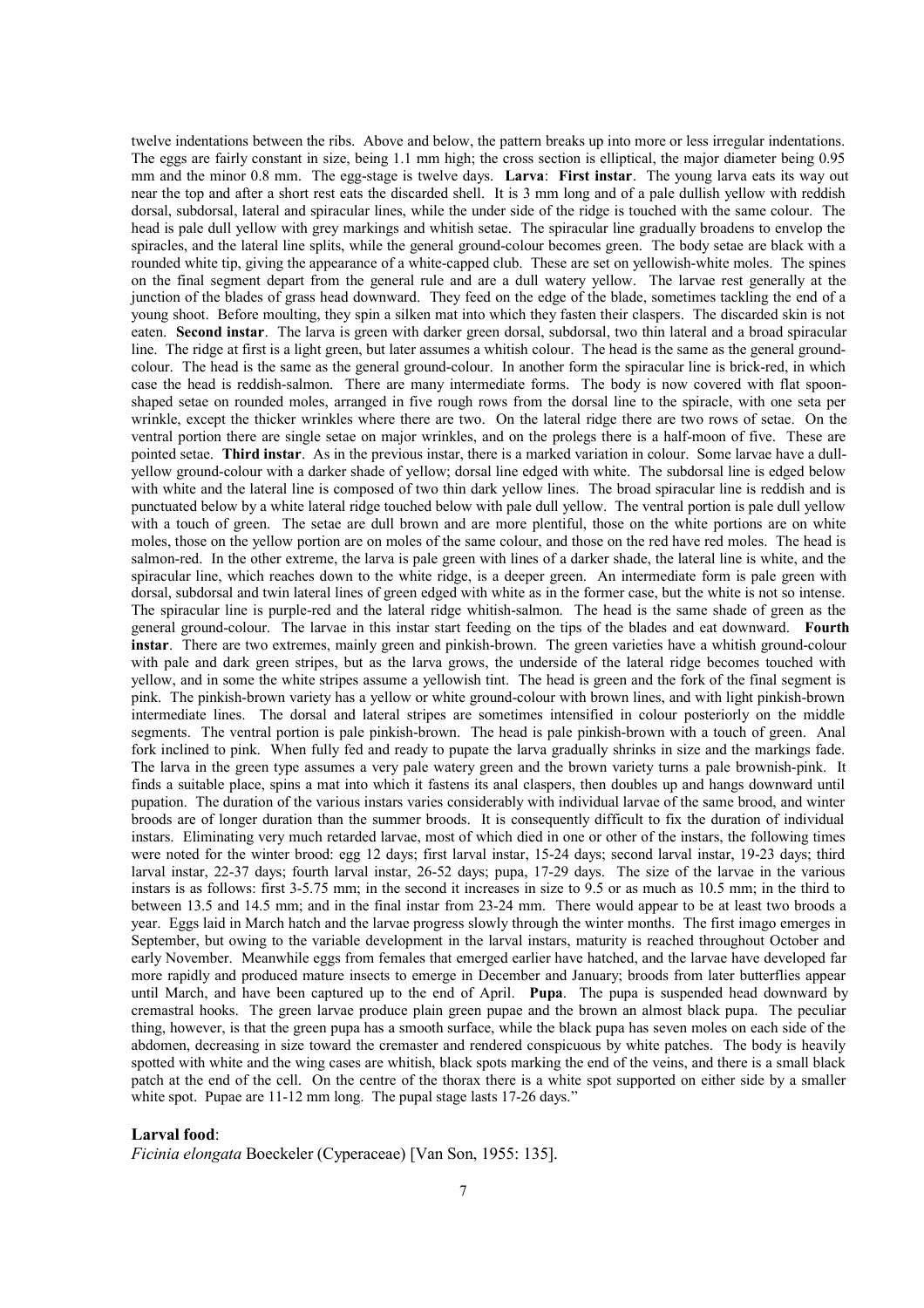*Ficinia ramosissima* Kunth (Cyperaceae) [Dickson, *in* Van Son, 1955: 135]. *Ischyrolepis* species (syn. *Restio*), probably *Ischyrolepis tenuissima* (Kunth) H.P. Linder (Restionaceae) [Dickson, *in* Van Son, 1955: 135]. (Probably) *Ficinia acuminata* (Nees) Nees (Cyperaceae) [Dickson, *in* Pringle *et al*., 1994: 66]. *Restio* species (Restionaceae) [Kroon, 1999].

## *\*Cassionympha perissinottoi* Pringle, 2013# **Southern Rainforest Dull Brown**

*Cassionympha perissinottoi* Pringle, 2013. *Metamorphosis* **24**: 39 (38-43).



*Cassionympha perissinottoi*. Male. Left – upperside; right – underside. Agulhas-Rhenosterkop, Western Cape Province, South Africa. 15 September 2014. A. Morton. Images A. Morton ex Morton Collection.



*Cassionympha perissinottoi*. Female. Left – upperside; right – underside. Agulhas-Rhenosterkop, Western Cape Province, South Africa. 15 September 2014. A. Morton. Images A. Morton ex Morton Collection.

**Type locality**: South Africa: "Cape Agulhas, Western Cape, 9 October 2007, E.L. Pringle". Holotype (male) and Allotype (female) in the Ditsong National Museum of Natural History, Pretoria, South Africa. **Diagnosis**: Differs from *Cassionympha cassius* in the following respects: outer margins of both wings less rounded; ground colour darker; red patch on forewing upperside a deeper shade of red and generally more restricted in extent; hindwing underside plainer and lacking the median and subbasal bands of *cassius*; hindwing ocellate spots generally larger and more conspicuous; generally a slightly smaller species than *cassius* (Pringle, 2013). For diagnostic features of the genitalia see Pringle, 2013: 40. **Etymology**: Named for Dr Renzo Perissinotto.